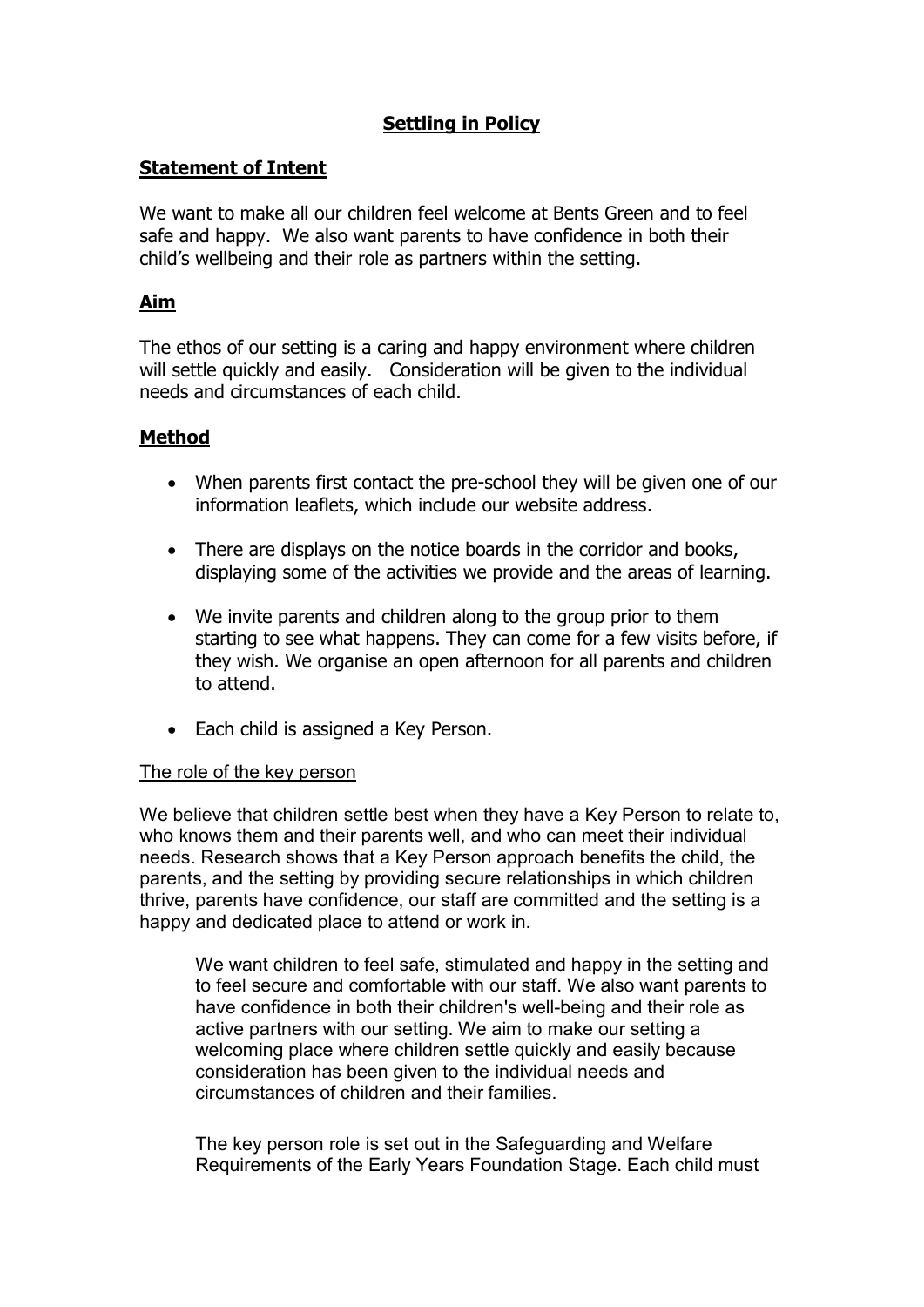have a Key Person. These procedures set out a model for developing a Key Person approach that promotes effective and positive relationships for children.

 The Key Person will be introduced to each child at the visit. The Key Person and another member of staff will carry out a home visit.

- All forms, including the admission form, permission slip and information slip must be completed and returned to the pre-school at the welcome visit, prior to the child starting. Parents are requested to complete the 'All about me' sheets, giving as much information as they feel necessary to help the staff understand the individual needs of their child.
- The parents/carers will be given a welcome pack, including the welcome booklet which provides useful information.
- The pre-school leader will explain the daily procedure of events, including the signing in book and recording of who will be collecting the child at the end of the session, the time the child arrives, the parent/carers name and/or siblings if they are staying in the pre-school for any length of time. The name cards and story groups will also be explained.
- We offer home visits to all our new starters. This allows the child and Key Person to build a relationship from the beginning, by seeing the child in their home environment. We also discuss our settling in procedure at this visit. Each child is unique, so we will work with you on a suitable plan of action, specifically for your child.
- A photo album is given to help with the transition from home to preschool, as the child and family can look at this together to familiarise themselves with the building and activities.
- We try to stagger the number of new intakes, although this is not so easy now as children are entitled to a place at the start of term if they are in receipt of free early learning. Our aim is to accommodate parents/carers individual needs where necessary.
- Questionnaires are sent out to parents for feedback on this procedure. Any feedback is discussed at staff/committee meetings and implemented.
- Committee members aim to assist in the first two weeks of the term, to support new parents in signing in; finding coat pegs and name tags etc.
- Parents/carers are given support to help settle their child. The staff are there to help them. This may take one session or many sessions. Any